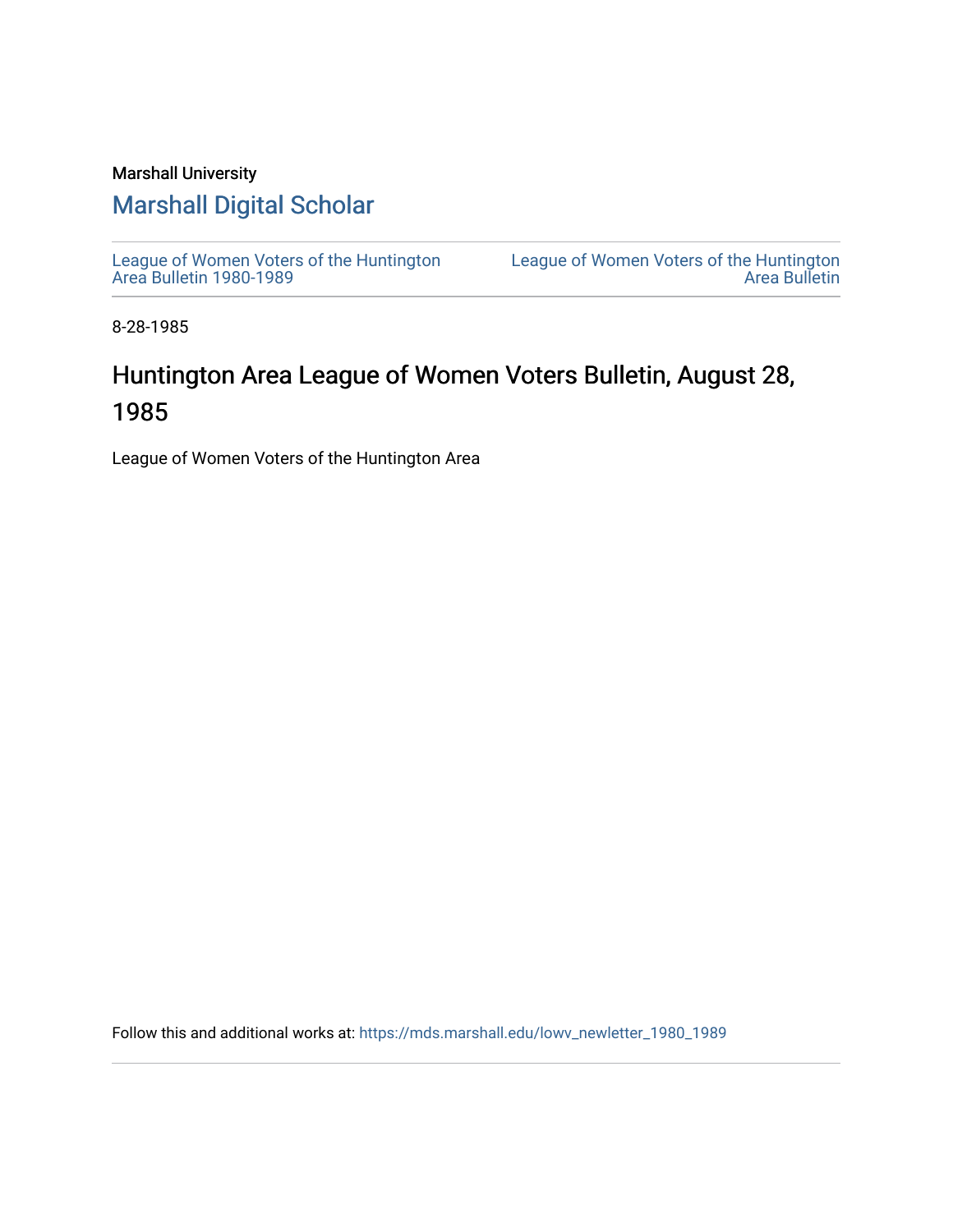## Huntington Area League of Women Voters

BULLETIN AUGUST 28, 1985

\*\*\*CALENDAR\*\*\* Tuesday 3rd 7:30pm District 9 City Council Candidates Meeting, Sponsored by the Huntington Jaycees. Guyandotte Elementary School. Open to public. Co-sponsored by the LWV. Open to Public. Jaycees. Civic Center. Open to public. Contact Helen Gibbins for Information.

> ELECTION DAY - Huntington. Primaries for City Council and Mayor. Remember to Vote!

Monday 23rd 7:00pm Huntington City Council Meeting, Council Chambers, City Hall. The League will attend as a group and -- if desired -- adjourn afterwards to a local restaurant for discussion. Look for guide Betsy Broh, who'll be wearing a "LWV" button.<br>http://www.companamerica.com/hara-and/www.com/hara-and/www.com/hara-and/www.com/hara-and/www.com/hara-and/www.

# SUMMER ACTION '85

W That has the local League been up to this Summer? Here's a list of some of the things on which members took ACTION: 1. We met with Congressman Rahall to talk about SDI, the Civil Rights Act, the Toxic Wastes Act, and pro  $\mathsf{\small \textsf{P}}$ hat has the local League been up to this Summer? Here's a list of some of the things on which members took ACTION: 1. We met with Congressman Rahall to<br>talk about SDI, the Civil Rights Act, the Toxic Wastes Act, and proposed reforms  $R$ ights  $Act$  and the Strategic Defense Initiative. 3. We made a presentation to log  $\sim$  Siccordian the S transmut and the S in itial time S transmuth supposition is supposited a present and the S transmuth supposition to local time a problem in the supposite series in the supposite supposite to local ten for using the kit in the classroom. 4. We sent a letter of support for the expansion of the Huntington Child Emergency Shelter. 5. We organized the group which is sponsoring the September 4th mayoral candidates meeting at the Civic Center. 6. We prepared public service announcements for the media concerning voter registration, absentee voting and candidates meetings. 7. We wrote letters to City Council members concerning garbage fees. President Helen Gibbons also reports a number of changes in the local League's board structure: Betty Barrett, who has served in many capacities on our board, including the presidency, has resigned from the board in order to run for

Don't forget to vote absentee if you will be out of town on. Election Day, Sept. 10!

public office (League's nonpartisan policies prohibit board members from actively participating in such activities). For the last several years Betty was our Voters Service Chair. Members are well aware of the many (cont. on p.2)

SEPTEMBER

odiminister

poirrics

Wednesday 4th 7:30pm

Thursday 5th 7:00pm

Monday 9th 7:30pm

Tuesday 10th

**We will the Candidates" for Mayor of Huntington at** the Parade of Progress, Huntington Civic Center.

Meeting for at-large city council candidates and mayoral candidates. Sponsored by the Huntington

**V/ Board Meeting for Huntington LWV. Place TBA.** 



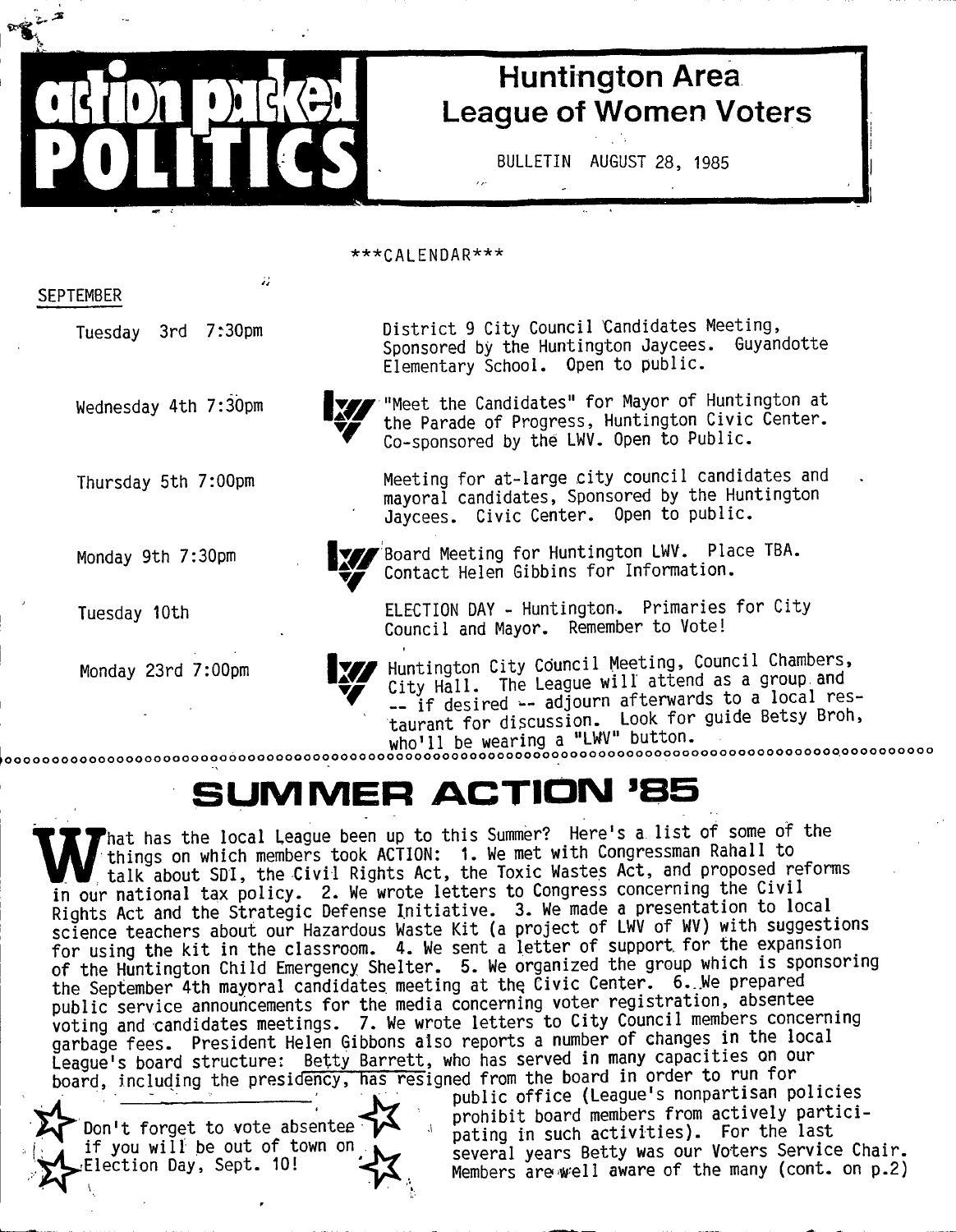Local League Summer Action, Cont'd.:

different voters services provided to the public under her direction. Fortunately, Betty is resigning only from the Board, not from the League.

\_\_ **2** -

Marcia Daoust is another Board resignee. She has been active in many areas with special emphasis on environmental quality. For the last few years she has master-minded the production of our popular "Summer Fun" recreation flyer.

Barbara Mills, although a new League member, was willing to chair the Water and Air Portfolio. Now that she is moving away from the Huntington community she has had to resign from the Board.

Frances Huddleston is a NEW BOARD MEMBER who will be taking the Voters Service Portfolio.

Doris Johnson, while not a board member, has agreed to chair the committee on Taxes.

### Membership

Note chese changes on your LWV Membership List:

New Members:

Margot Durbifi Morris 509 Ridgewood Rd. Huntington, WV 25701

Charlene Boggs 42 Camelot Dr. Huntington, WV 25701 523-2996

Address Change:

Jan Young  $P.0. Box 1344$ Huntington, WV 25715

ķ

REMINDER: The League of Women Voters of West Virginia vocalizes League points of view every Friday morning at 6:35am on West Virginia Public Radio.



**A PLACE FOR YOU**<br>
Whatever level of involv<br>
is possible, there's an importa<br>
place for you in the League of<br>
Women Voters: a bigger place **W hatever level of involvement •is posable, there's an important place fpr you in the League of Women Voters: a bigger place in the pqlitical process.**

The need your help!

### HELP WANTED!

Workers are needed for the Huntington League's Election Day Call-In Service. Contact Jean Wulfman at 529-4262.

The membership committee needs names of prospective members. Contact Susan Hubbard, Membership Chair, 736-0635.

The Recreation Flyer won't appear next year without someone to supervise its production. The process has already been developed for completing this great League project. If you're interested, call Helen Gibbins, 736-3287.

Chairperson needed for the Water and Air Quality Portfolio. Contact Helen Gibbins, 736-3287.

### **INTERNATIONAL RELATIONS**

The International Relations/National Security Committee will be holding consensus meetings in November. The Topic, "Central America: A Conflict of Interests", is featured as the cover story in the Summer 1985 issue of the LWVUS National VOTER. Please hold on to your copy of the VOTER to use as background information and reference when you participate in the November meetings.

CONGRATULATIONS to member Joyce Levy who is a newly-appointed member of the Huntington City Charter Board.

> We were saddened to hear of the death of League member Roberta Boggs who was- active in so very many service causes in our community. She will be missed.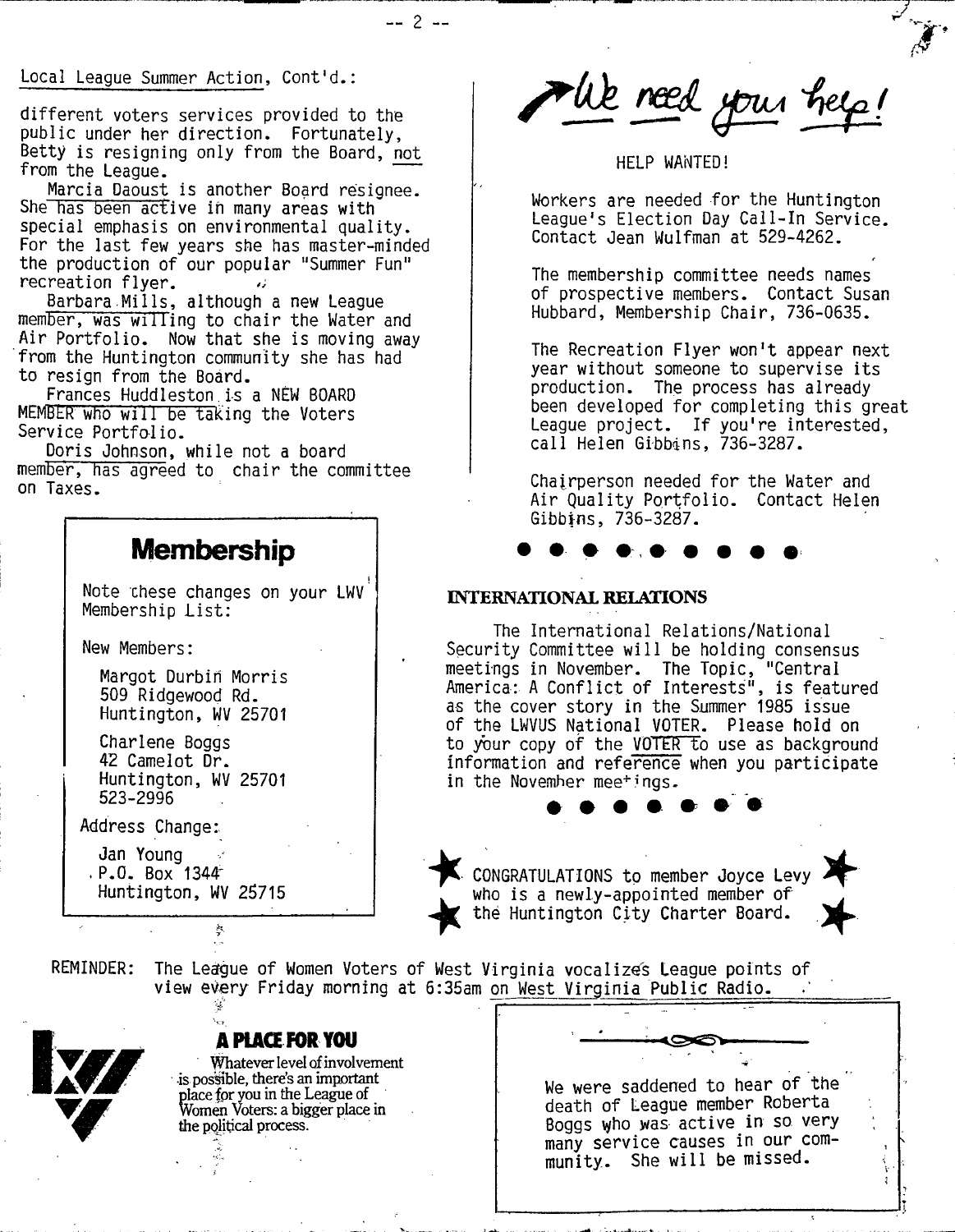# **CANDIDATES MEETING** FOR THE MAYOR OF **HUNTINGTON**

at the

### NEW PARADE

**OF** 

### PROGRESS

### Civic Center

**I J**

# Wednesday **September 4** 7:30 pm

### Sponsored B Y

**A A U VJ Htintington Area Chamber of Canmerc© League of Women Voters R A A C P •**  $N$  O  $M$ Southwestern District Labor Council The Woman's Club of Huntington **W 0 W K - T V**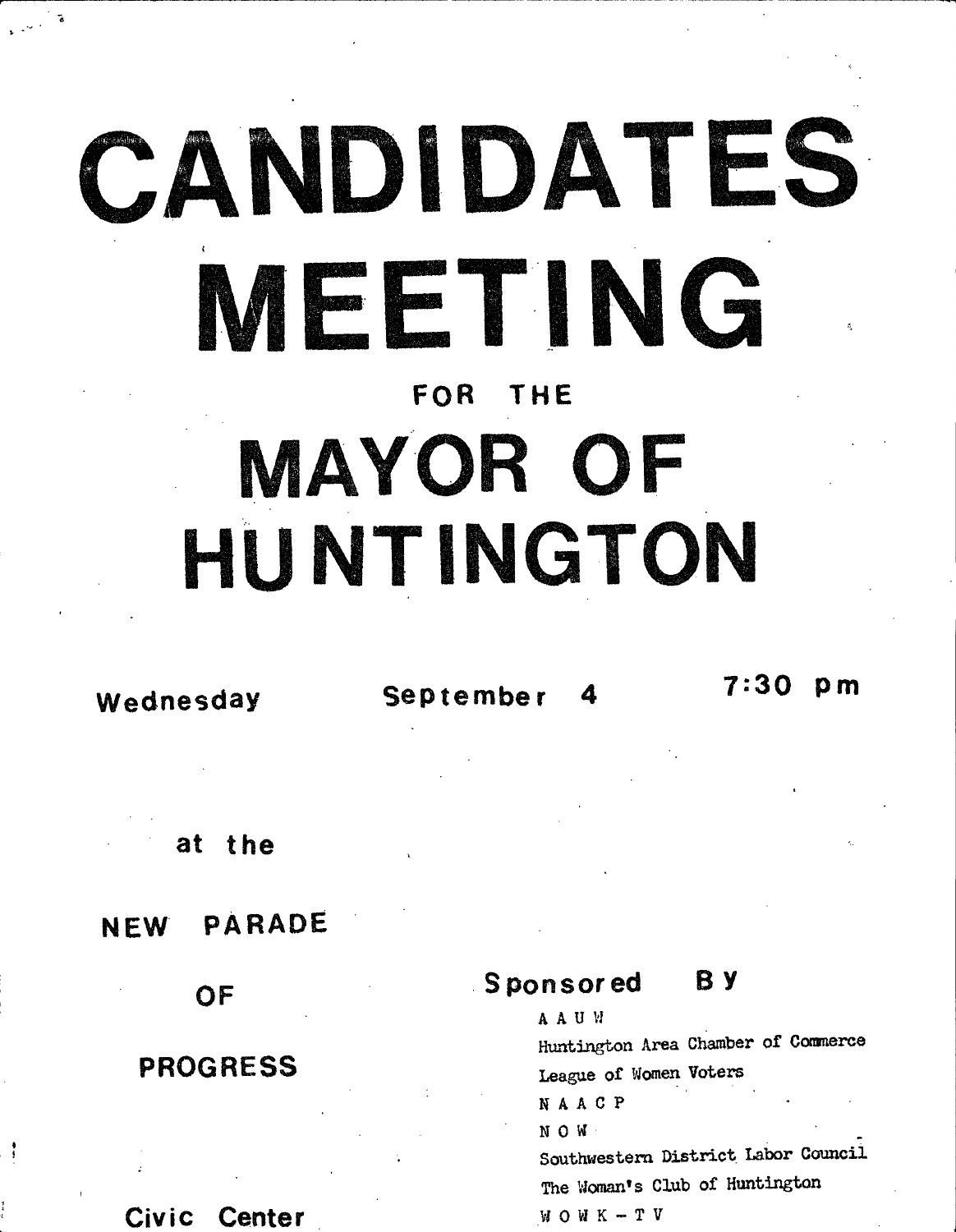HUNTINGTON ELECTIONS

Primary - September 10 General - November 5

Districts

 $\ddot{\mathbf{r}}$  $\hat{z}$ 

うみ うる 78

 $\boldsymbol{Q}$ 



تقرير

Elections - Each voter may vote for a mayor, for a district council member and for two at-large council members. The terms of office are for four years.

> Precinct Numbers 1,  $4 -$  Cabell County; 59, 60, 61, 63 - Wayne Count;<br>
> 2, 3, 5, 6, 7, 10 - Cabell County<br>
> 11, 12, 13, 14, 25 - Cabell County<br>
> 2, 9, 26, 29, 30, 35, 36 - Cabell County<br>
> 27, 28, 31, 32, 33, 34 - Cabell County<br>
> 37, 38, 45, 46  $21.22.23.24.49.50 - Cabell country$

(Your precinct number is under your last name on your voters registration car

Mayor - The salary of the Mayor will be \$55,600 per year. The Council may, by ordinance, change the salary of the Mayor, but any change in the salary will not be effective during the Mayor's current term of office

The Mayor is the Chief Executive Officer of the City and is responsible for the appointments of employees and may remove employees, except where prohibited by general law, ordinance, or merit or civil service system.

The Mayor appoints the City Attorney and members of independent boards, agencies, or commissions with the approval of the Council.

The Mayor may veto ordinances, resolutions, and budgetary line items adopted by the Council. It takes a two-thirds affirmative vote of all of the Council members to override a veto.

The Mayor is responsible for preparing and administering the budget.

Council - The Council consists of 11 members - one from each of the nine municipal districts and two members elected at-large. Each member of Council receives \$250 for each scheduled council meeting, with a \$6,000 limit per year.

The Council elects one of its members as Chairperson and one as Vice-Chairperson.

The Council appoints a City Clerk; enacts ordinances; adopts the budget; and creates, changes, or abolishes offices, departments, divisions boards, or agencies.

Prepared by the

# **League of Women Voters**

The League of Women Voters is a non-partisan organization whose purpose is to promote political responsibility among citizens through informed and active participation in government. Membership in the League is open to anyone, male or female. Phone: 736-3287